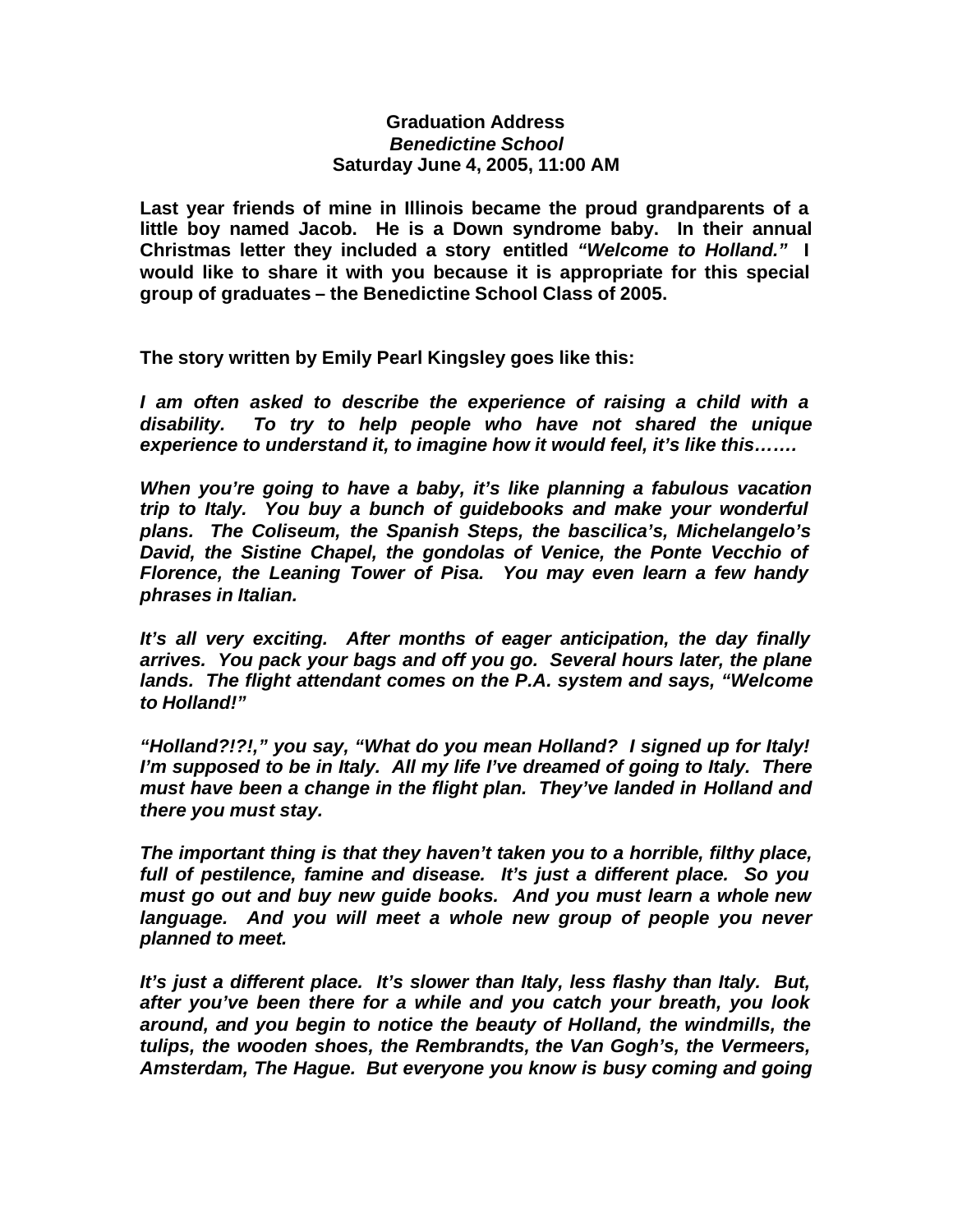*from Italy, and they're all bragging about what a wonderful time they had there.*

*And for the rest of your life, you will say, "Yes, that's where I was supposed to go." That's what I had planned." The pain of that will never, ever go away, because the loss of that dream is a very significant loss. But, if you spend your life mourning the fact that you didn't get to go to Italy, you may never be free to enjoy the very special, very lovely, very unique things about Holland.*

**Here on this stage are nine people from Holland. They are your sons & daughters, grandchildren, students of Benedictine and friends of the school children, faculty, staff and aids. Each of them is as unique as a painting hanging in the Dutch Masters Museum.**

**When the Dutch Masters finished a painting they always gave it a name. So, let's pay tribute to the Divine Master who gave each of these graduates life, born of the love of their parents, who gave them their special DNA that makes them so unique, who gave them their special gifts and talents. Let's put the finishing touches on this living picture of the Divine Master and give them each a special name born of their years of living and learning at Benedictine.** 

- **1. Marjorie Callanan a Garden State girl –** *"I've got mail."*
- **2. Daniel Ciepiela a Western Shore boy –** *"I only shoot 3-pointers on the basketball court."*
- **3. Doug Forrester – another Western Shore boy –** *"Celebrity Poker Wannabe."*
- **4. Stephen Hurd from the First State –** *"For being so young, I like Oldies music."*
- **5. Dominic Marinucci from neighboring Queenstown –** *"I'm the King of the Prom."*
- **6. Bobby Marks An Empire State boy –** *"I can teach Bill Gates a few things about computers."*
- **7. Justin Richardson A Garden State boy –** *"I've got rhythm."*
- **8. Andrea Teleposky A Garden State girl –** *"A Rembrandt smile."*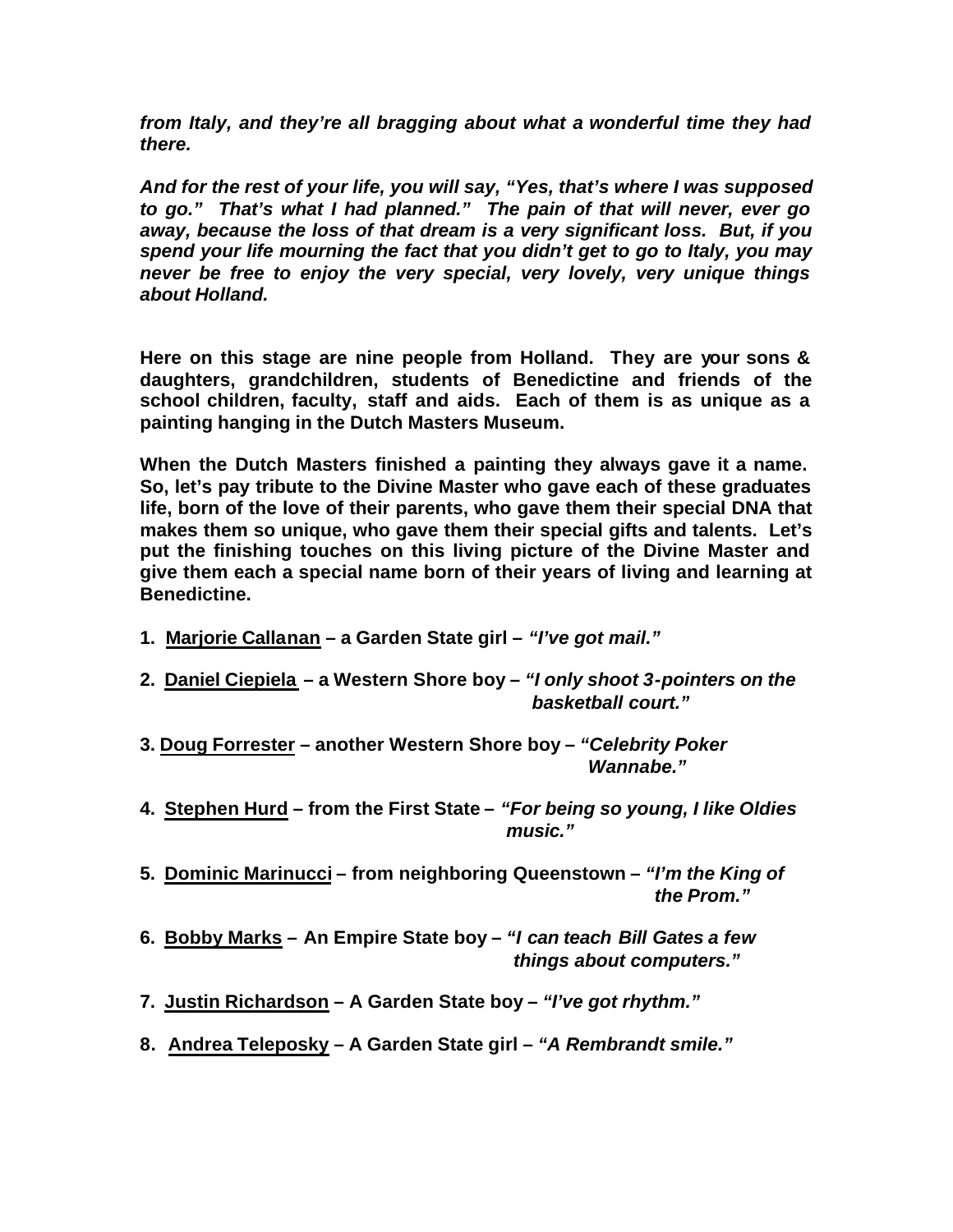## **9. Vicki Wilkinson – A Ridgely girl –** *"Bring on the TV show, Reality Shopping."*

**There they are – nine portraits of the Divine Master. Each of them has their own inner beauty, their own imprint of the hand of God.**

**Benedictine knew that when they first became part of this learning community. In a sense the school has only put on the finishing touches begun by the Divine Master. That approach to education is at the core of the Benedictine tradition. It is a tradition steeped in 1500 years of Western monasticism.** 

**You know what that means. Long before the printing press, the Middle Ages, the Renaissance, the Industrial Revolution, the typewriter, the radio, Hollywood, the television, the computer, the cell phone, the Internet, email, and Yahoo.com there were religious women and men teaching students like these nine graduates about the dignity of life, about the God who gave them life and who desires that they make a contribution to the ongoing quality of life for all.**

**Today, in Ridgely, Maryland, twenty religious women of the Benedictine congregation keep this tradition alive. They are here for you because they have committed their lives to a God who is here for them.** 

**The fruit of their faith and commitment to God and you is evident by what you see on this campus. And what do you see when you drive down the mile lane?** 

**1. A Monastery where religious women pray three times a day for you, your needs, your children and the healing of a hurting world.**

**2. After you pass the monastery, you see a maze of school buildings dedicated to the care and education of children with exceptional needs.**

**3. Beyond the school are the playgrounds and ball fields where children with exceptional needs can forget they are exceptional and be like other children in a sandbox, on a basketball court, a soccer field, on the swings, in a swimming pool, on a softball field. They laugh and play and swim just like every other child while adult aids watch over them and God, in the heavens, smiles and grins in delight.** 

**4. In the northwest corner is a farmhouse barn, called St. Martin's, transformed into a mini Wal-Mart where the poor can be treated with dignity and shop for food and clothing without any judgments or prejudices made on them.**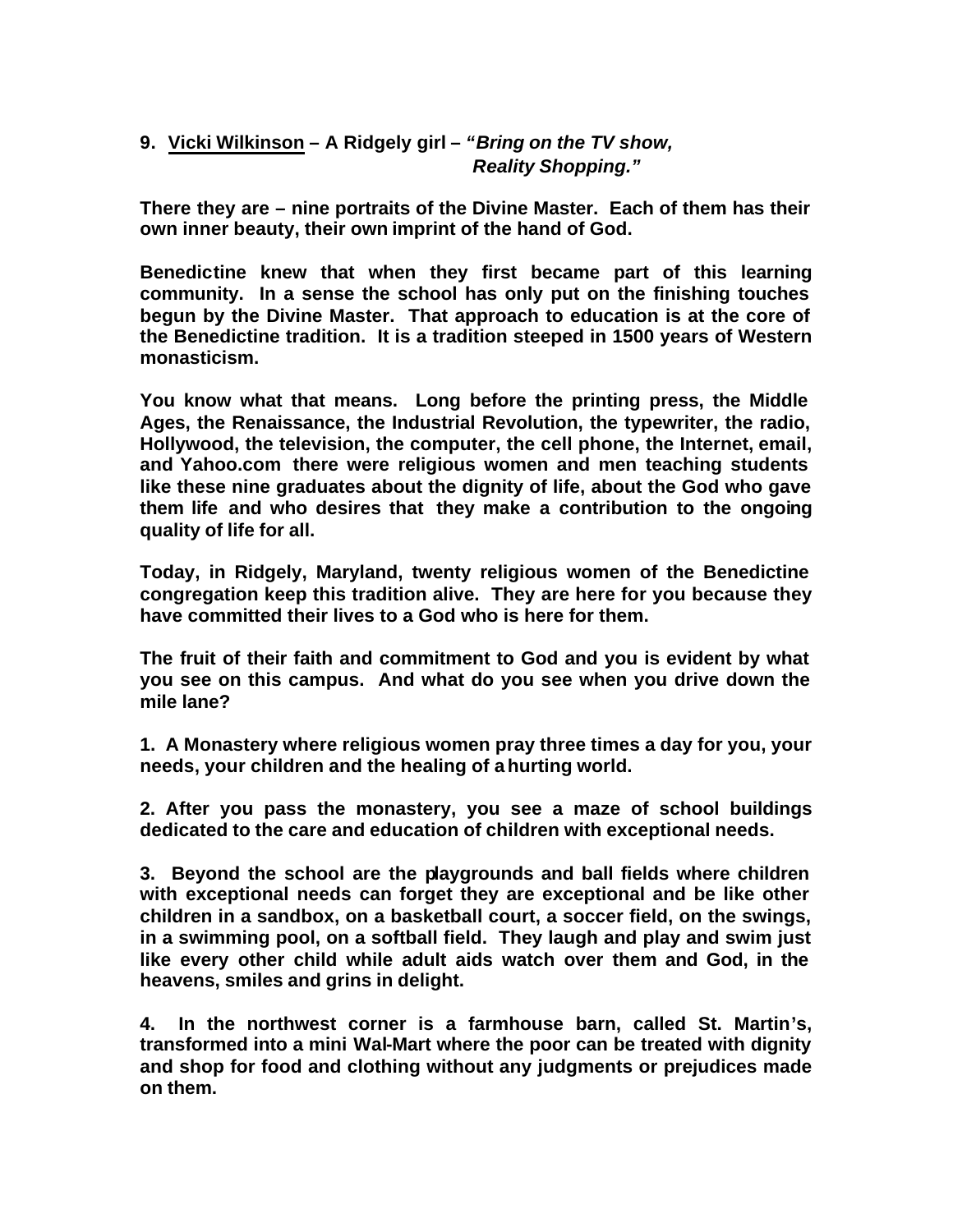**5. Opposite the barn is a residence, called St. Martin's House, where disenfranchised women can take their lives back and learn how to jump start them again with new meaning and hope.**

**Finally, don't miss the 450 acres that surround the campus. Today notice the field corn popping above the ground that will be replaced later with soy beans. The crops are a blessing from the God who approves of the many ways the Benedictine Sisters have been a blessing to the Eastern Shore of Maryland for 123 years.**

**When they arrived in 1882 the country was still recovering from a demoralizing Civil War. The Sisters, many of them from Germany, having given their hearts to God in a commitment to religious life faced the winds of a new adventure and cooperated with God in building up the kingdom of heaven on these acres in Ridgely, MD.**

**These graduates like so many before them have shared in the fruits of the Sister's commitment to the sanctity of life and the education of children with exceptional needs. Who are the brave, adventurous, selfless and visionary women in the audience today who will step forward and join the Benedictine Sisters to ensure that the fruits of their labors will continue to multiply in this new millennium?**

**About fifteen years ago, then First Lady Barbara Bush was pilloried in the press for making biased and uncomplimentary comments in public about women leaders. In a commencement address at the all-women's Wellesley College in suburban Boston she said to her critics, "Somewhere out there is a future President of the U.S. and I wish her well."**

**Using her words and prophetic outlook I would like to say, "Somewhere out there in this graduation audience is the future Director of the Benedictine School, and I wish her well." In July Sister Jeannette will celebrate 60 years of religious life with the Benedictine Sisters. Joining her will be Sr. Mary Agnes who will celebrate 50 years. They have given 45 years of their lives to your children and hundreds before them. Who will pick up the torch and carry on this love story the Benedictine Sisters have with exceptional children?**

**Each of these graduates has a story to tell about Benedictine making a difference in their lives. And you, families and friends, have stories to tell of Benedictine making a difference in your lives. Those stories, like these nine graduates, will always link you, not only with the school, but with the Benedictine Sisters who are committed to it and to Almighty God who watches over the school and blesses it abundantly.**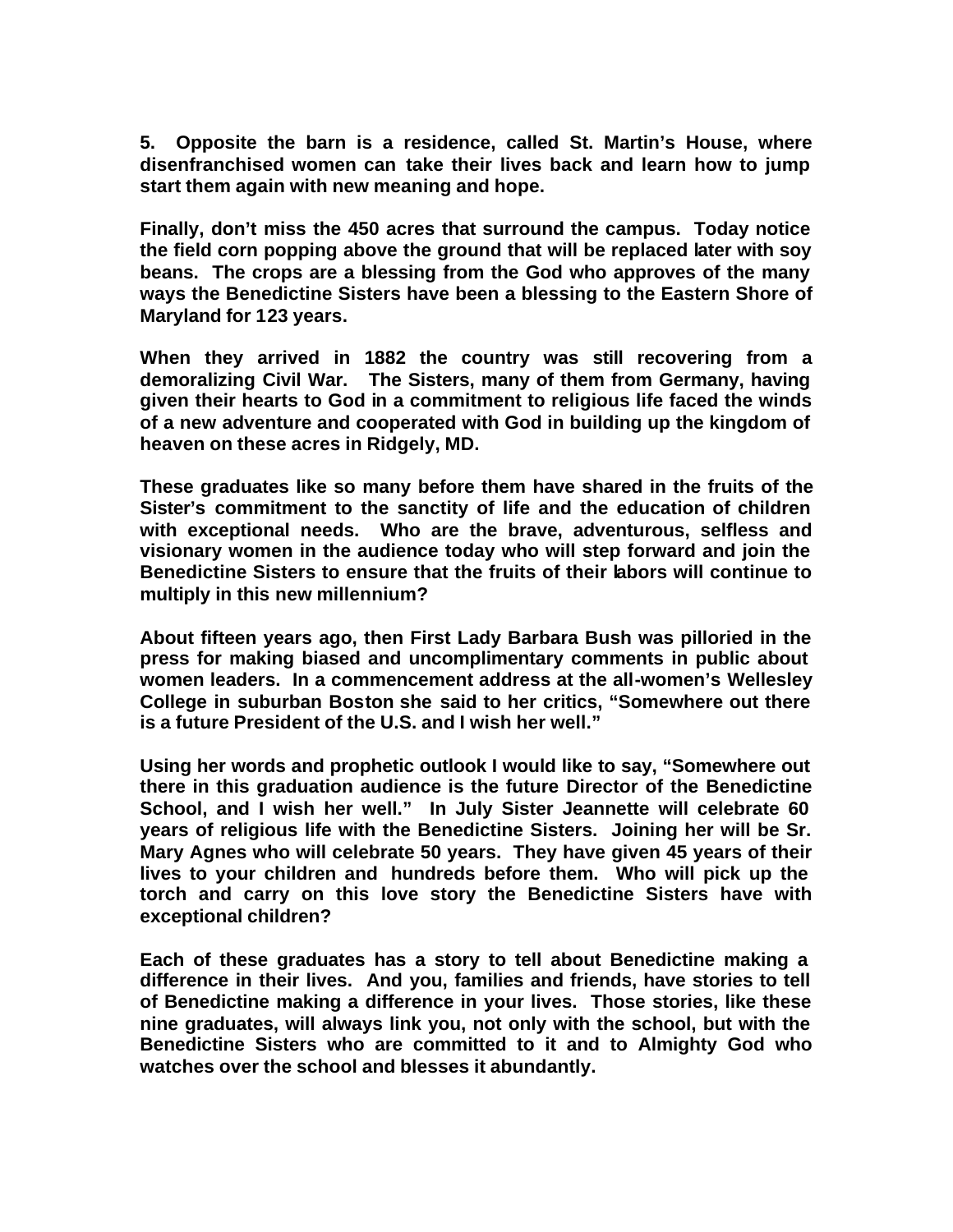**Don't take this blessing for granted any more than the Sisters take God and their commitment for granted. To all out there in the audience who are part of the .com generation I say to you, "Cherish this link, click on it often and when God opens a window on your soul be inspired to be someone who makes a difference in the lives of these exceptional children as the Sisters do here at Benedictine.**

**Mark Twain once said, "It's a terrible death to be talked to death." So, let me honor his wisdom and close with one final thought and a story.** 

**The one thought is this: there are many things I love about the children at the school and these nine graduates in particular. I know each of them by name and enjoy their special uniqueness. But, do you know what I really like most about them, and don't laugh? I like the fact that I can talk with them and not be interrupted by a cell phone call. You may think that silly, but in a culture of chatter such as the one we now live in, I think it's a blessing. Talking with kids with exceptional needs has an advantage that is missing with people who are addicted to interrupting conversations with cell phone calls. When they are talking to you or me, we are the center of their attention.**

**That says volumes to me about being in the moment and enjoying the people you are engaged with. It also makes me wonder about people who abuse that respect and value cell phone calls over the person in your presence. I mean, who has the disability here?**

**Finally, a closing story.**

*Once upon a time a sculptor decided to work on a new masterpiece. He selected the piece of marble and had it delivered to his studio. For days he studied it and listened to what was inside that wanted to be freed through his art.*

*One day he picked up a hammer and chisel and started sculpting. A little girl passed by the studio and, was captivated by what the artist was doing. She returned each day, sat on a stool and was riveted by the sculptor at work. Days turned into weeks and weeks turned into months. After nearly a year at work, the sculptor completed his masterpiece and stood in delight at what he had created.*

*The little girl jumped off the stool and with great excitement in her voice said, "Mister, how did you know there was a lion inside that piece of rock?"*